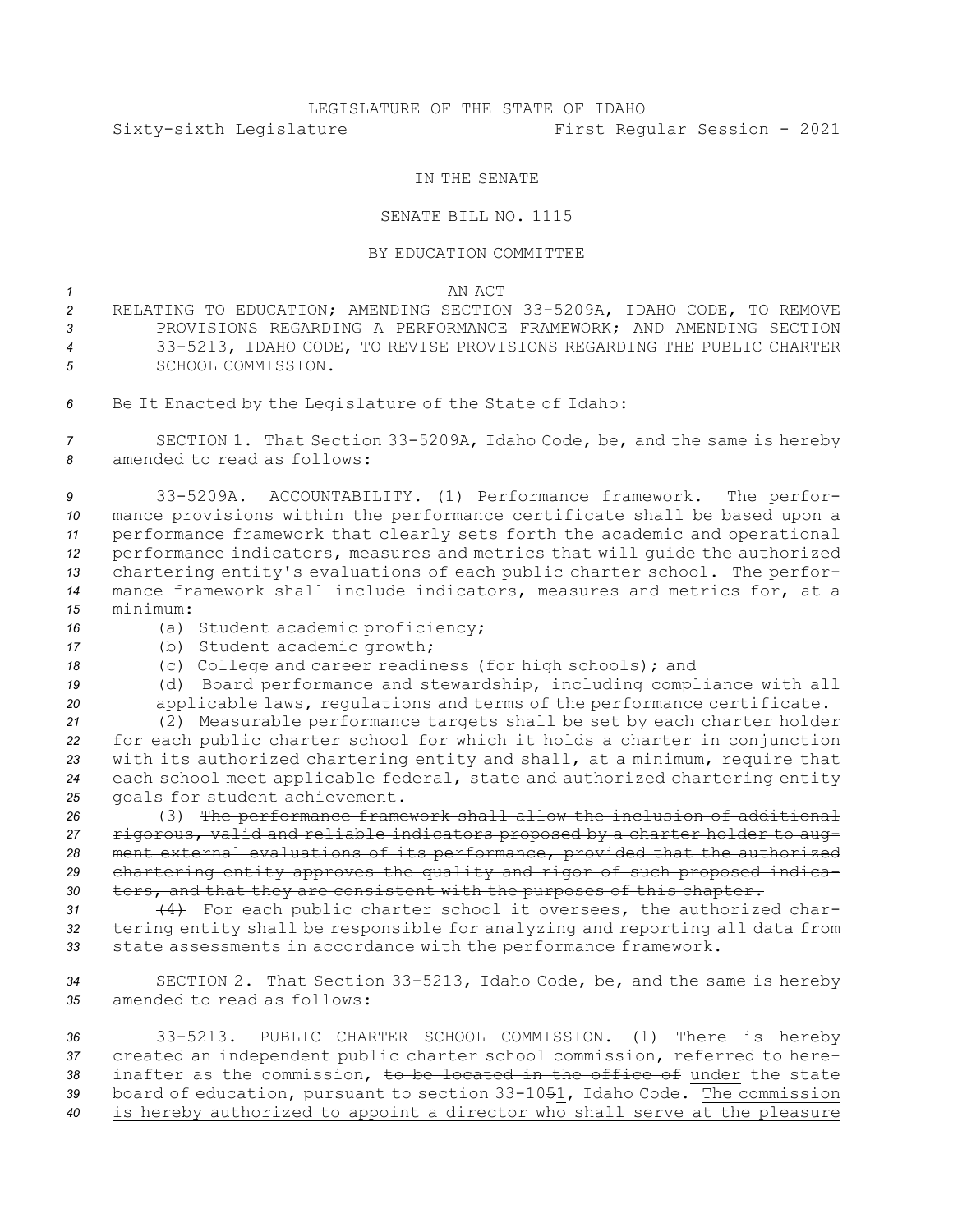of the commission and shall receive such salary as fixed by the commission. It shall be the responsibility and duty of the executive director of the state board of education, or his designee, acting at the direction of the 4 commission to administer and enforce the provisions of this chapter, and the director or his designee shall serve as secretary to the commission. The director shall hire such staff as may be necessary to assist in carrying out the provisions of this chapter.

 (2) The public charter school commission shall adopt policies, subject to law, regarding the governance and administration of the commission and make recommendations to the state board of education regarding the oversight of public charter schools.

*<sup>12</sup>* (3) The commission shall be composed of seven (7) members:

- *<sup>13</sup>* (a) Three (3) members shall be appointed by the governor, subject to the 14 advice and consent of the senate.
- *<sup>15</sup>* (b) Two (2) members shall be appointed by the speaker of the house of 16 **representatives**; and
- *<sup>17</sup>* (c) Two (2) members shall be appointed by the president pro tempore of 18 the senate.

 Commissioner appointments made pursuant to this section prior to July 1, 20213, shall remain valid through the duration of the term to which each commissioner was appointed. To establish <sup>a</sup> transition to the appoint- ing authority structure contained in this subsection, the first four (4) appointments available on or after July 1, 2013, shall be made in an al- ternating sequence for each appointment by the speaker of the house of representatives, the president pro tempore of the senate, and the governor. Notwithstanding this sequence of appointments, at no time may any appointing authority appoint more members of the commission than permitted under this subsection. Subsequent appointments shall be made by the same appointing authority that originally appointed the commissioner whose term expired.

 (4) The term of office for commission members shall be four (4) years. In making such appointments, the appointing authorities governor shall consider regional balance without reference to party affiliation. Members appointed to the commission shall collectively possess strong experience and expertise in public and nonprofit governance, management and finance, public school leadership, assessment, curriculum and instruction, and public education law. All members of the commission shall have demon- strated understanding of and commitment to charter schools as <sup>a</sup> strategy for strengthening public education. Members of the commission shall hold office until the expiration of the term to which the member was appointed and until <sup>a</sup> successor has been duly appointed, unless sooner removed for cause by the appointing authority governor. Whenever <sup>a</sup> vacancy occurs, the appointing authority governor shall appoint <sup>a</sup> qualified person to fill the vacancy for the unexpired portion of the term.

*<sup>44</sup>* (5) All members of the commission shall be citizens of the United States *<sup>45</sup>* and residents of the state of Idaho for not less than two (2) years.

*<sup>46</sup>* (6) The members of the commission shall, at their first regular meeting *<sup>47</sup>* following the effective date of this act, and every two (2) years thereafter, *<sup>48</sup>* elect, by <sup>a</sup> majority vote of the members of the commission, <sup>a</sup> chairman chair 49 and a vice-chairman vice chair. The chairman chair shall preside at meetings 50 of the commission, and the vice-chairman vice chair shall preside at such